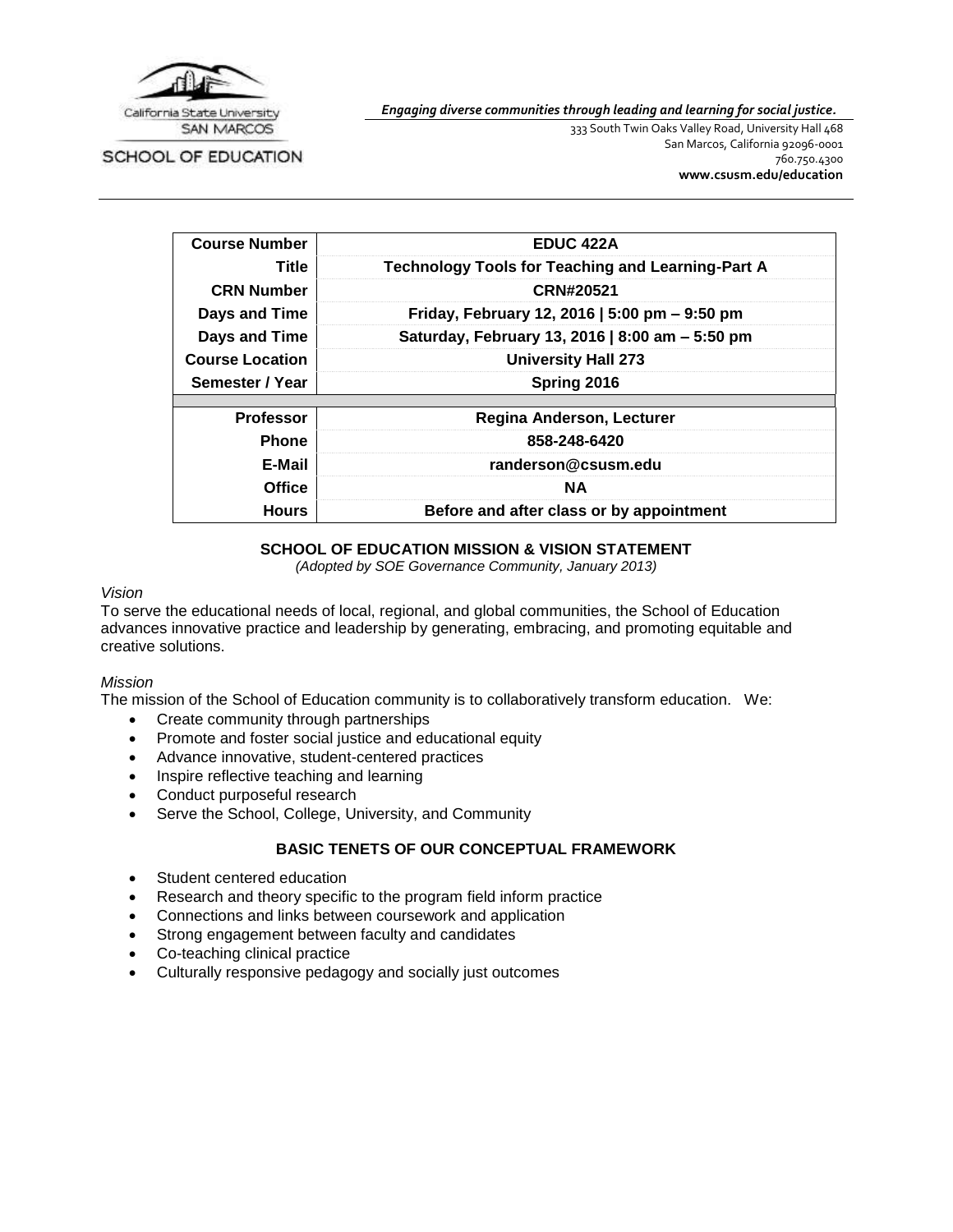# **TABLE OF CONTENTS**

| ISTE National Educational Technology Standards (NETS.T) and Performance Indicators for Teachers4 |  |
|--------------------------------------------------------------------------------------------------|--|
|                                                                                                  |  |
|                                                                                                  |  |
|                                                                                                  |  |
|                                                                                                  |  |
|                                                                                                  |  |
|                                                                                                  |  |
|                                                                                                  |  |
|                                                                                                  |  |
|                                                                                                  |  |
|                                                                                                  |  |
|                                                                                                  |  |
|                                                                                                  |  |
|                                                                                                  |  |
|                                                                                                  |  |
|                                                                                                  |  |
|                                                                                                  |  |
|                                                                                                  |  |
|                                                                                                  |  |
|                                                                                                  |  |
|                                                                                                  |  |
|                                                                                                  |  |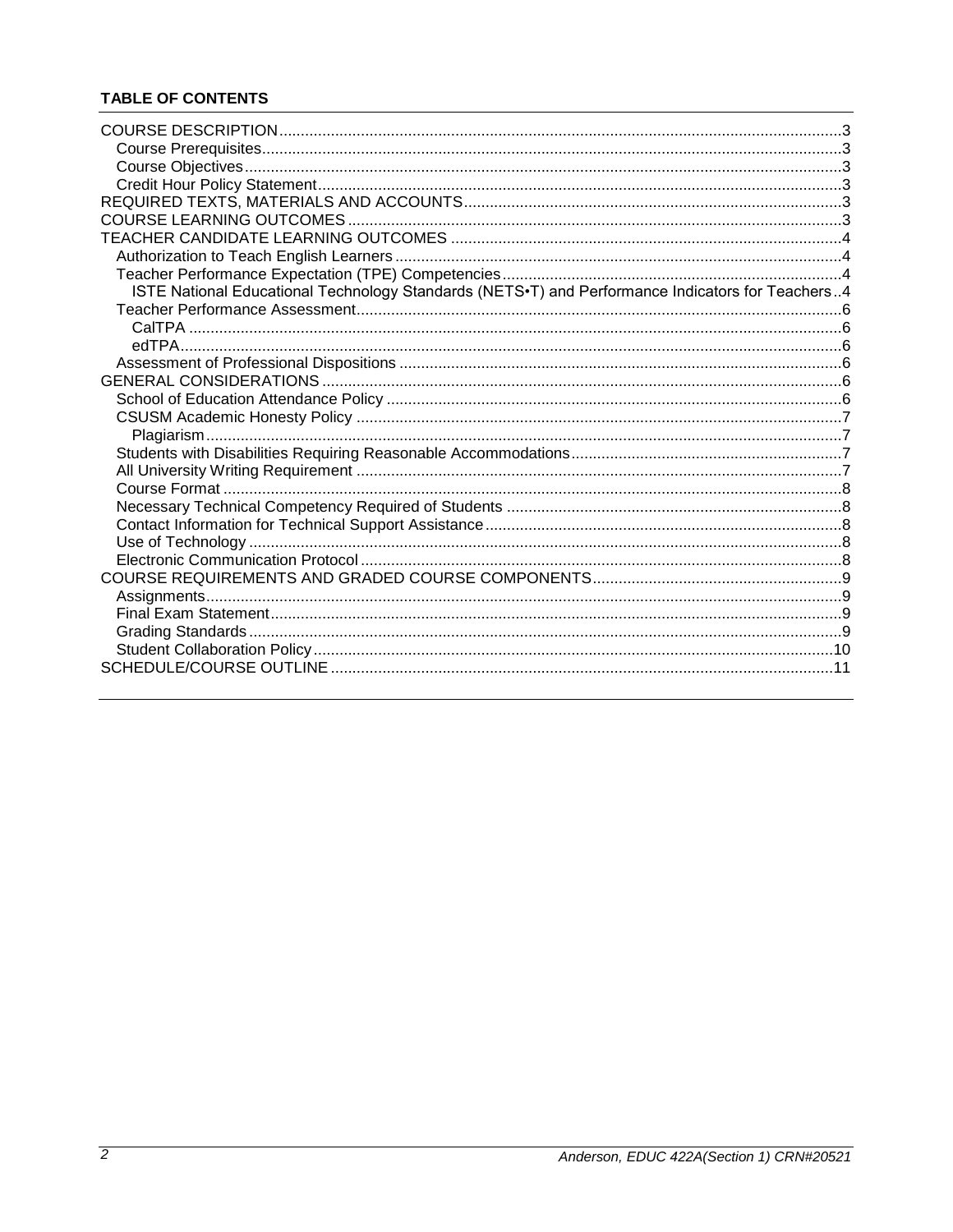# **COURSE DESCRIPTION**

<span id="page-2-0"></span>Equivalent to the first third of EDUC 422. Includes the productivity and professional practice skills and concepts in using technology in the classroom. Topics include educational uses of word processing, databases, and spreadsheets. *May not be taken for credit by students who have received credit for EDUC 422 and E494J.*

NOTE: The EDUC 422 course prepares teacher candidates to apply specific educational technology-based applications in methods courses for implementation in teaching and learning with students as well as to their own professional growth. When entering the teacher education program, School of Education faculty assume teacher candidates have competency in the applications covered in this course, and, therefore, will make assignments requiring teacher candidates to apply these skills.

#### <span id="page-2-1"></span>**Course Prerequisites**

Students need to have basic computing knowledge and skills such as word processing, file and folder organization and storage, e-mail and the Internet. It is recommended that students complete a fundamental computer literacy course with a grade B or higher in the last 12 months.

# <span id="page-2-2"></span>**Course Objectives**

Teacher candidates will demonstrate competency in:

- Meeting the National Educational Technology Standards for Teachers (NETS•T) outlined below at a basic level of proficiency;
- Using a variety of educational technology tools that are applied in teaching and learning within the credential program and used in public school settings.

#### <span id="page-2-3"></span>**Credit Hour Policy Statement**

Per the University Credit Hour Policy:

 EDUC 422A is a 1-unit hybrid course in which students are expected to spend a total minimum of 45 hours engaged in learning through a combination of face-to-face time, out-of-class time, and online work. Students will attend 15 hours of face-to-face instructional time and dedicate a minimum of 10 hours each week of out-of-class and online work time associated with the face-to-face sessions.

# **REQUIRED TEXTS, MATERIALS AND ACCOUNTS**

<span id="page-2-4"></span>There is no required text for this course. Instead, you will need the following:

- File storage: Cloud storage or a mass storage device, e.g., USB flash drive (8 GB or larger)
- Use of campus email account or personal GMAIL account and Cougar Courses for course communication (provided free)

NOTE: It is not necessary to purchase the educational software, as many of the specific software titles are available on the Web in demo-version and/or available on campus.

# **COURSE LEARNING OUTCOMES**

<span id="page-2-5"></span>Upon successful completion of this course, students will (be able to):

- effectively use technology-based applications and digital tools to provide learning opportunities for K-12 students.
- communicate with peers using online forums and blog posts to reflect and respond to articles based on topics regarding technology in education.
- demonstrate knowledge in issues regarding Digital Citizenship and how to address these issues in the K-12 classroom.
- organize and manage online resources for projects and share with others by means of social bookmarks.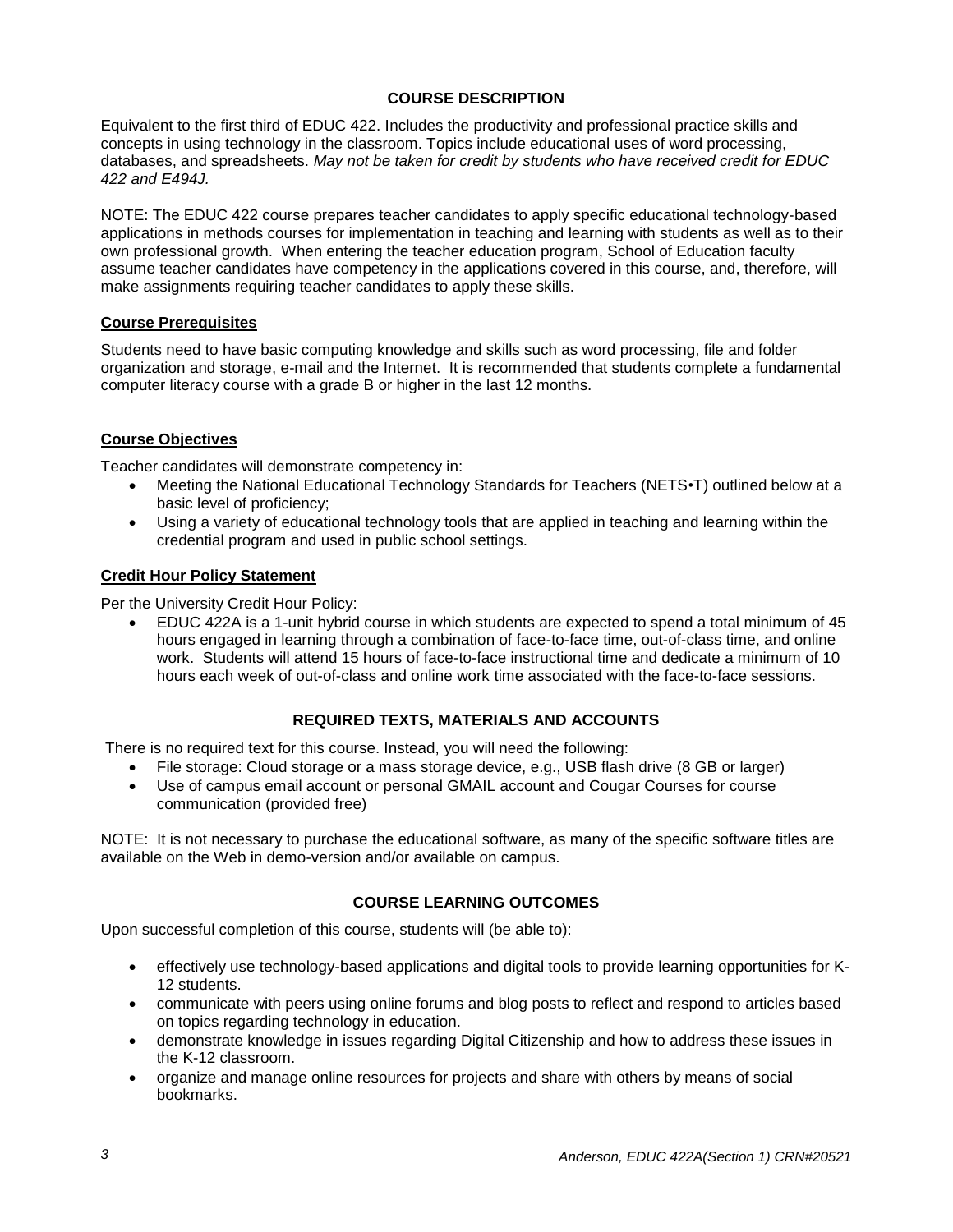- demonstrate fluency in using Microsoft Word templates as well as Google Drive applications such as Docs, Sheets, Forms, and Presentation to collaborate on projects with peers.
- use an electronic grading program to create a professional looking report and reflection on an individual student.
- create a cloud-based presentation to evaluate educational digital tools and applications.

# **TEACHER CANDIDATE LEARNING OUTCOMES**

#### <span id="page-3-1"></span><span id="page-3-0"></span>**Authorization to Teach English Learners**

This credential program has been specifically designed to prepare teachers for the diversity of languages often encountered in California public school classrooms. The authorization to teach English learners is met through the infusion of content and experiences within the credential program, as well as additional coursework. Candidates successfully completing this program receive a credential with authorization to teach English learners. *(Approved by CCTC in SB 2042 Program Standards, August 02)*

# <span id="page-3-2"></span>**Teacher Performance Expectation (TPE) Competencies**

The course objectives, assignments, and assessments have been aligned with the CTC standards for Single Subject, Multiple Subject, and Special Education Credential. This course is designed to help teachers seeking a California teaching credential to develop the skills, knowledge, and attitudes necessary to assist schools and district in implementing effective programs for all students. The successful candidate will be able to merge theory and practice in order to realize a comprehensive and extensive educational program for all students. You will be required to formally address the following TPEs in this course: The following TPEs are also addressed in this course:

- TPE 4 Making Content Accessible (NETS•T I and II)
- TPE 5 Student Engagement (NETS•T I and II)
- TPE 6 Developmentally Appropriate Teaching Practices (NETS•T I and II)
- TPE 7 Teaching English Language Learners (NETS•T II and IV)
- TPE 12 Professional, Legal, and Ethical Obligations (NETS•T IV)
- TPE 13 Professional Growth (NETS•T V)

The course also addresses Special Education Standards by California Commission on Teacher Credentialing:

- Multiple and Single Subject Program Standard 13: Preparation to Teach Special Populations (Students with Special Needs) in the General Education Classroom
- Preliminary Education Specialist Program Design Standard 6: Using Educational and Assistive **Technology**

#### **ISTE National Educational Technology Standards (NETS•T) and Performance Indicators for Teachers**

<span id="page-3-3"></span>Effective teachers model and apply the National Educational Technology Standards for Students (NETS•S) as they design, implement, and assess learning experiences to engage students and improve learning; enrich professional practice; and provide positive models for students, colleagues, and the community. All teachers should meet the following standards and performance indicators. Teachers:

# **I. Facilitate and Inspire Student Learning and Creativity**

Teachers use their knowledge of subject matter, teaching and learning, and technology to facilitate experiences that advance student learning, creativity, and innovation in both face-to-face and virtual environments. Teachers:

- **a.** promote, support, and model creative and innovative thinking and inventiveness
- **b.** engage students in exploring real-world issues and solving authentic problems using digital tools and resources
- **c.** promote student reflection using collaborative tools to reveal and clarify students' conceptual understanding and thinking, planning, and creative processes
- **d.** model collaborative knowledge construction by engaging in learning with students, colleagues, and others in face-to-face and virtual environments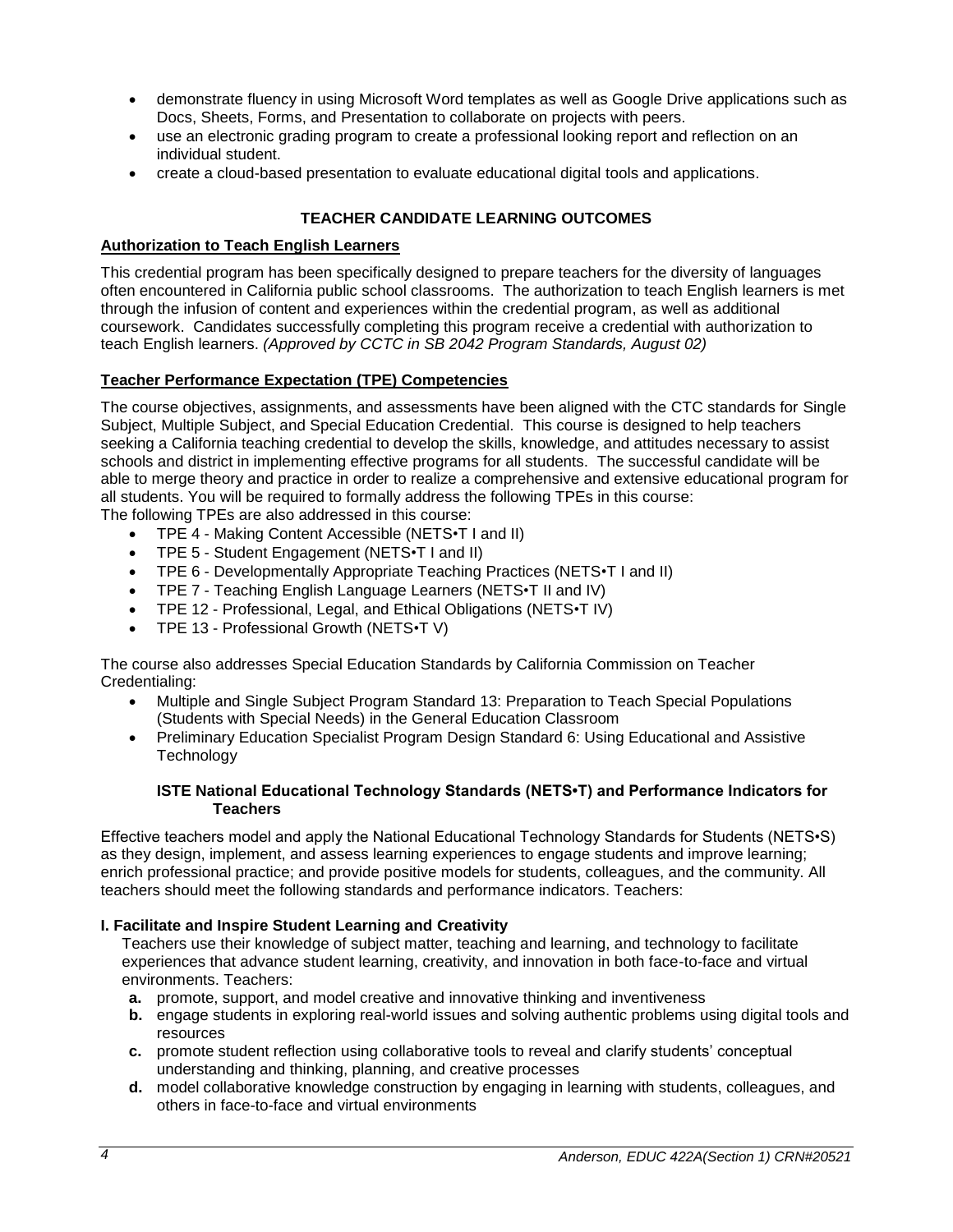# **II. Design and Develop Digital-Age Learning Experiences and Assessments**

Teachers design, develop, and evaluate authentic learning experiences and assessments incorporating contemporary tools and resources to maximize content learning in context and to develop the knowledge, skills, and attitudes identified in the NETS•S. Teachers:

- **a.** design or adapt relevant learning experiences that incorporate digital tools and resources to promote student learning and creativity
- **b.** develop technology-enriched learning environments that enable all students to pursue their individual curiosities and become active participants in setting their own educational goals, managing their own learning, and assessing their own progress
- **c.** customize and personalize learning activities to address students' diverse learning styles, working strategies, and abilities using digital tools and resources
- **d.** provide students with multiple and varied formative and summative assessments aligned with content and technology standards and use resulting data to inform learning and teaching

# **III. Model Digital-Age Work and Learning**

Teachers exhibit knowledge, skills, and work processes representative of an innovative professional in a global and digital society. Teachers:

- **a.** demonstrate fluency in technology systems and the transfer of current knowledge to new technologies and situations
- **b.** collaborate with students, peers, parents, and community members using digital tools and resources to support student success and innovation
- **c.** communicate relevant information and ideas effectively to students, parents, and peers using a variety of digital-age media and formats
- **d.** model and facilitate effective use of current and emerging digital tools to locate, analyze, evaluate, and use information resources to support research and learning

# **IV. Promote and Model Digital Citizenship and Responsibility**

Teachers understand local and global societal issues and responsibilities in an evolving digital culture and exhibit legal and ethical behavior in their professional practices. Teachers:

- **a.** advocate, model, and teach safe, legal, and ethical use of digital information and technology, including respect for copyright, intellectual property, and the appropriate documentation of sources
- **b.** address the diverse needs of all learners by using learner-centered strategies and providing equitable access to appropriate digital tools and resources
- **c.** promote and model digital etiquette and responsible social interactions related to the use of technology and information
- **d.** develop and model cultural understanding and global awareness by engaging with colleagues and students of other cultures using digital-age communication and collaboration tools

# **V. Engage in Professional Growth and Leadership**

Teachers continuously improve their professional practice, model lifelong learning, and exhibit leadership in their school and professional community by promoting and demonstrating the effective use of digital tools and resources. Teachers:

- **a.** participate in local and global learning communities to explore creative applications of technology to improve student learning
- **b.** exhibit leadership by demonstrating a vision of technology infusion, participating in shared decision making and community building, and developing the leadership and technology skills of others
- **c.** evaluate and reflect on current research and professional practice on a regular basis to make effective use of existing and emerging digital tools and resources in support of student learning
- **d.** contribute to the effectiveness, vitality, and self-renewal of the teaching profession and of their school and community

*ISTE (International Society for Technology in Education), 2008* [\(http://www.iste.org/docs/pdfs/nets-t](http://www.iste.org/docs/pdfs/nets-t-standards.pdf)[standards.pdf\)](http://www.iste.org/docs/pdfs/nets-t-standards.pdf)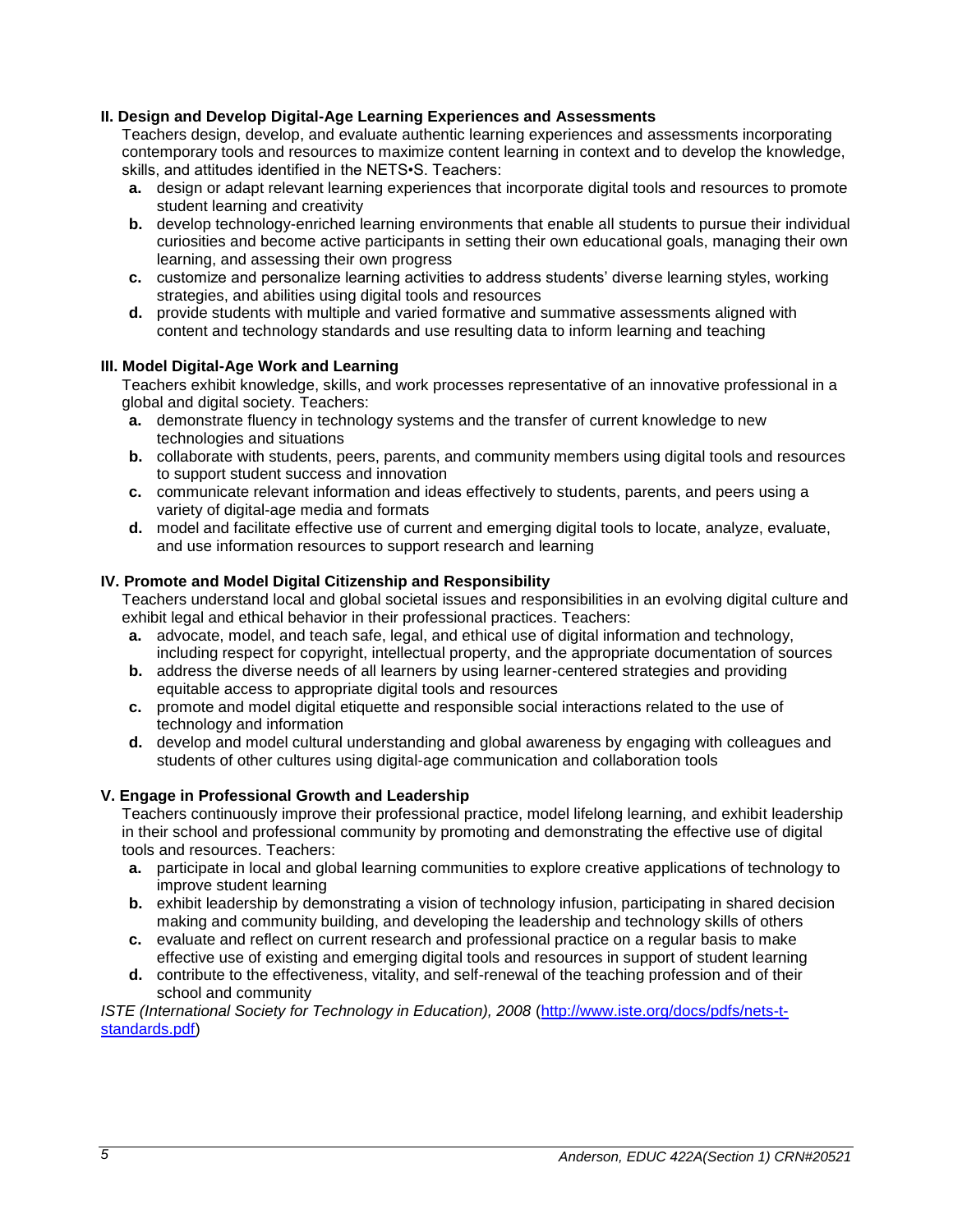# <span id="page-5-0"></span>**Teacher Performance Assessment**

Beginning July 1, 2008 all California credential candidates must successfully complete a state-approved Teacher Performance Assessment (TPA), as part of the credential program of preparation. During the 2015- 16 academic year the CSUSM credential programs will use either the CalTPA (California Teacher Performance Assessment) or the edTPA (Educative Teacher Performance Assessment).

<span id="page-5-1"></span>Check with your program coordinator to determine which assessment is used for your credential program.

# **CalTPA**

To assist with your successful completion of the CalTPA, a series of informational seminars are offered over the course of the program. TPA related questions and logistical concerns are to be addressed during the seminars. Your attendance to TPA seminars will greatly contribute to your success on the assessment. The CalTPA Candidate Handbook, TPA seminar schedule, and other TPA support materials may be found on the SOE website:

<http://www.csusm.edu/education/CalTPA/ProgramMaterialsTPA.html>

# <span id="page-5-2"></span>**edTPA**

Beginning in fall 2015, for newly entering initial candidates, the CSUSM assessment system is the edTPA. To assist with your successful completion of the edTPA, a capstone class is part of your curriculum. In this class edTPA related questions and logistical concerns are addressed. Additional support materials are available on the edTPA website: [http://www.edtpa.com/PageView.aspx?f=GEN\\_Candidates.html](http://www.edtpa.com/PageView.aspx?f=GEN_Candidates.html)

Additionally, to support your success in your credential program and with TPA, SOE classes use common pedagogical language, lesson plans (lesson designs), and unit plans (unit designs).

### <span id="page-5-3"></span>**Assessment of Professional Dispositions**

Assessing a candidate's dispositions within a professional preparation program is recognition that teaching and working with learners of all ages requires not only specific content knowledge and pedagogical skills, but positive attitudes about multiple dimensions of the profession. The School of Education has identified six dispositions – social justice and equity, collaboration, critical thinking, professional ethics, reflective teaching and learning, and life-long learning—and developed an assessment rubric. For each dispositional element, there are three levels of performance - *unacceptable*, *initial target*, and *advanced target*. The description and rubric for the three levels of performance offer measurable behaviors and examples.

The assessment is designed to provide candidates with ongoing feedback for their growth in professional dispositions and includes a self-assessment by the candidate. The dispositions and rubric are presented, explained and assessed in one or more designated courses in each program as well as in clinical practice. Based upon assessment feedback candidates will compose a reflection that becomes part of the candidate's Teaching Performance Expectation portfolio. Candidates are expected to meet the level of *initial target* during the program.

# **GENERAL CONSIDERATIONS**

# <span id="page-5-5"></span><span id="page-5-4"></span>**School of Education Attendance Policy**

Due to the dynamic and interactive nature of courses in the School of Education, all candidates are expected to attend all classes and participate actively. At a minimum, candidates must attend more than 80% of class time, or s/he may not receive a passing grade for the course at the discretion of the instructor. Individual instructors may adopt more stringent attendance requirements. Should the candidate have extenuating circumstances, s/he should contact the instructor as soon as possible. *(Adopted by the COE Governance Community, December 1997).*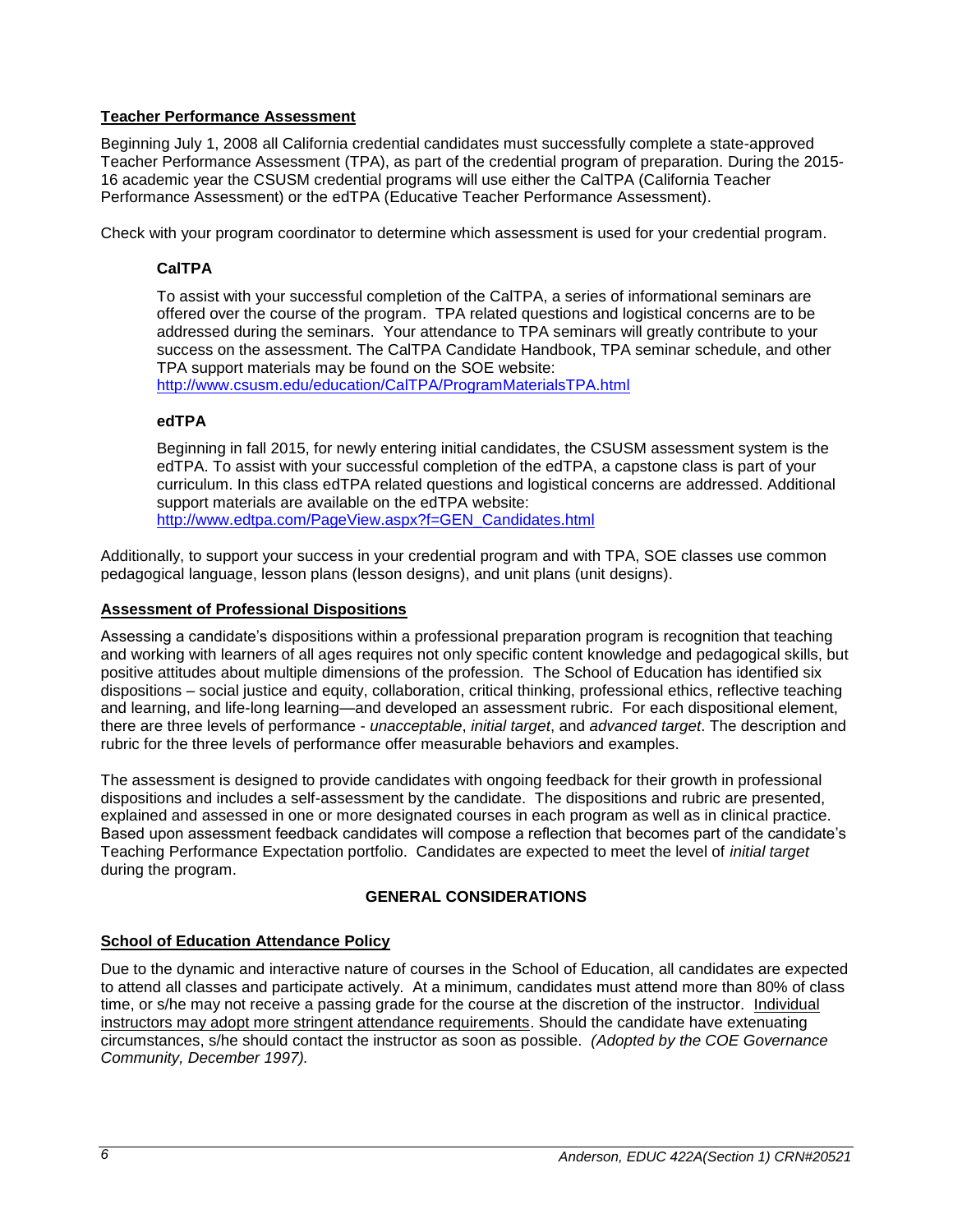Teacher education is a professional preparation program. We practice positive professional dispositions. In addition, there will be discussion in each session. Active participation is important for the collective learning of the class members.

Accordingly, if more than 3 hours of class time (including online modules) are missed, a student cannot receive higher than a C+. Excessive tardiness will also result in loss of attendance/participation points. Notifying the instructor does not constitute an excuse. If extraordinary circumstances occur, please make an appointment with the instructor. Remember that communication is the key to success.

In addition to attending course sessions, students may need to use campus resources for some assignments. All students must plan times they can work in labs on campus. Students are required to check campus resources and availability of labs. Mac computers are available in ACD 202, ACD 211, UH 271, UH 273, and SCI2 306 in addition to other locations such as the library 2<sup>nd</sup> floor. Students are required to use campus issued-email accounts and check email and the class Cougar Course (Moodle) site at least two times per week to communicate with instructor and peers.

# <span id="page-6-0"></span>**CSUSM Academic Honesty Policy**

Students will be expected to adhere to standards of academic honesty and integrity, as outlined in the Student Academic Honesty Policy. All assignments must be original work, clear and error-free. All ideas/material that are borrowed from other sources must have appropriate references to the original sources. Any quoted material should give credit to the source and be punctuated accordingly.

Academic Honesty and Integrity: Students are responsible for honest completion and representation of their work. Your course catalog details the ethical standards and penalties for infractions. There will be zero tolerance for infractions. If you believe there has been an infraction by someone in the class, please bring it to the instructor's attention. The instructor reserves the right to discipline any student for academic dishonesty, in accordance with the general rules and regulations of the university. Disciplinary action may include the lowering of grades and/or the assignment of a failing grade for an exam, assignment, or the class as a whole.

Incidents of Academic Dishonesty will be reported to the Dean of Students. Sanctions at the University level may include suspension or expulsion from the University. Refer to the full Academic Honesty Policy at: [http://www.csusm.edu/policies/active/documents/Academic\\_Honesty\\_Policy.html](http://www.csusm.edu/policies/active/documents/Academic_Honesty_Policy.html)

<span id="page-6-1"></span>

# **Plagiarism**

As an educator, it is expected that each candidate will do his/her own work, and contribute equally to group projects and processes. Plagiarism or cheating is unacceptable under any circumstances. If you are in doubt about whether your work is paraphrased or plagiarized see the Plagiarism Prevention for Students website [http://library.csusm.edu/plagiarism/index.html.](http://library.csusm.edu/plagiarism/index.html) If there are questions about academic honesty, please consult the University catalog.

# <span id="page-6-2"></span>**Students with Disabilities Requiring Reasonable Accommodations**

Students with disabilities who require reasonable accommodations must be approved for services by providing appropriate and recent documentation to the Office of Disabled Student Services (DSS). This office is located in Craven Hall 4300, and can be contacted by phone at (760) 750-4905, or TTY (760) 750- 4909. Candidates authorized by DSS to receive reasonable accommodations should meet with their instructor during office hours or, in order to ensure confidentiality, in a more private setting.

# <span id="page-6-3"></span>**All University Writing Requirement**

The CSUSM writing requirement of 850 words for a 1-unit course is met through the completion of course assignments. Therefore, all writing will be looked at for content, organization, grammar, spelling, and format.

If needed, it is suggested that you make an appointment with the Writing Center [\(http://www.csusm.edu/writing\\_center/\)](http://www.csusm.edu/writing_center/) to seek help with writing skills before submitting your written assignments.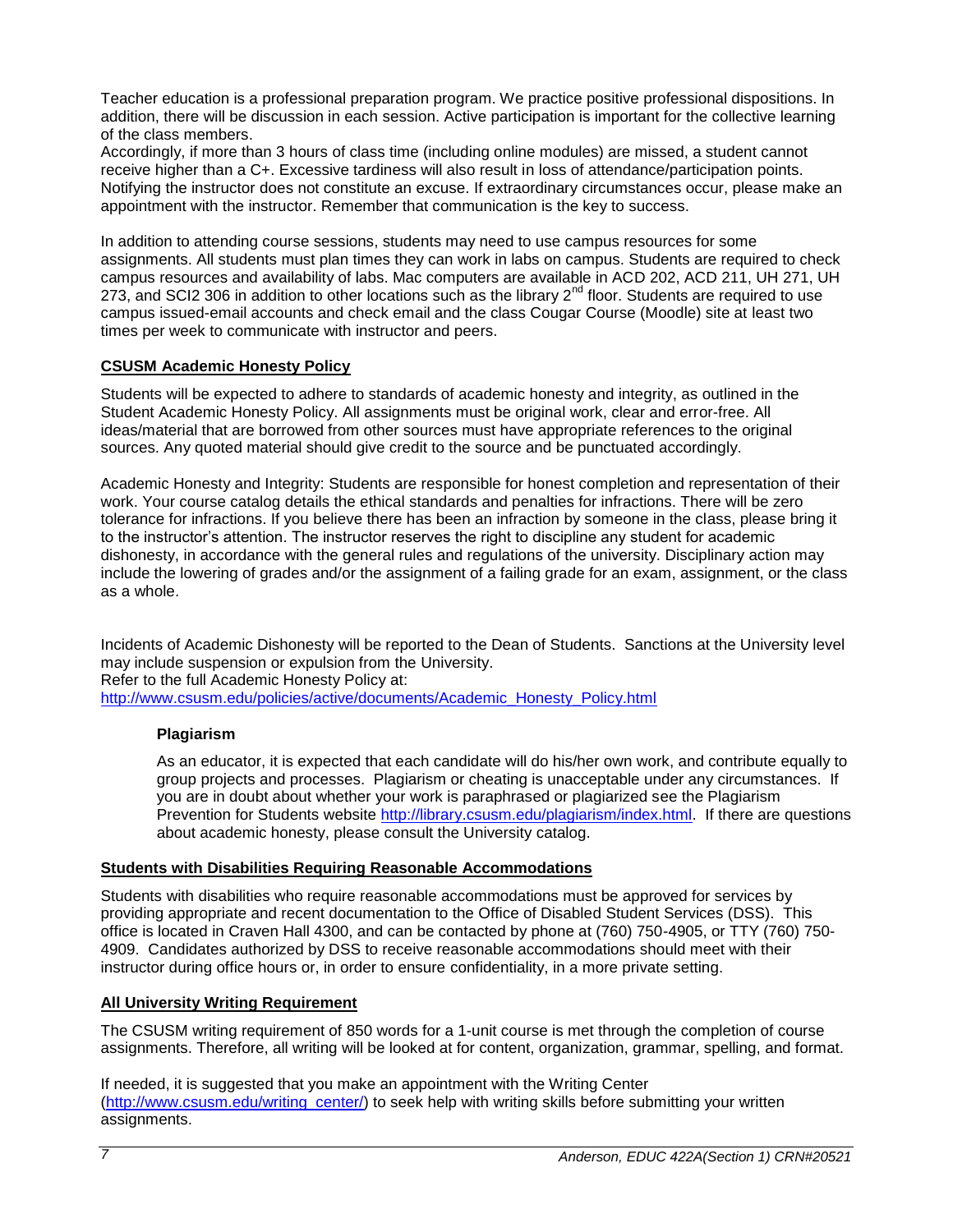# <span id="page-7-0"></span>**Course Format**

This course is offered in a hybrid (HY) format in which students are expected to spend a total minimum of 45 hours engaged in learning through a combination of face-to-face time, out-of-class time, and online work.

# <span id="page-7-1"></span>**Necessary Technical Competency Required of Students**

Students need to have basic computing knowledge and skills such as word processing, file and folder organization and storage, e-mail and the Internet.

# <span id="page-7-2"></span>**Contact Information for Technical Support Assistance**

Customer support for Google Drive software can be located at

[https://support.google.com/drive/?hl=en#topic=14940.](https://support.google.com/drive/?hl=en#topic=14940) Additionally, the CSUSM Technology Student Help Desk is located in Kellogg 2013 and can be reached at 760-750-6505 (Mon.-Thur. 8am-9pm; Fri. 8am-5pm).

# <span id="page-7-3"></span>**Use of Technology**

Course participants are expected to demonstrate competency in the use of various forms of technology (i.e. word processing, electronic mail, Moodle, use of the Internet, and/or multimedia presentations). Specific requirements for course assignments with regard to technology are at the discretion of the instructor. Keep a digital copy of all assignments for use in your teaching portfolio. All assignments will be submitted online. Details will be given in class.

# <span id="page-7-4"></span>**Electronic Communication Protocol**

Electronic correspondence is a part of your professional interactions. If you need to contact the instructor, email is often the easiest way to do so. It is my intention to respond to all received e-mails in a timely manner. Please be reminded that e-mail and on-line discussions are a very specific form of communication, with their own nuances and etiquette. For instance, electronic messages sent in all upper case (or lower case) letters, major typos, or slang, often communicate more than the sender originally intended. With that said, please be mindful of all e-mail and on-line discussion messages you send to your colleagues, to faculty members in the School of Education, or to persons within the greater educational community. All electronic messages should be crafted with professionalism and care.

Things to consider:

- Would I say in person what this electronic message specifically says?
- How could this message be misconstrued?
- Does this message represent my highest self?
- Am I sending this electronic message to avoid a face-to-face conversation?

In addition, if there is ever a concern with an electronic message sent to you, please talk with the author in person in order to correct any confusion.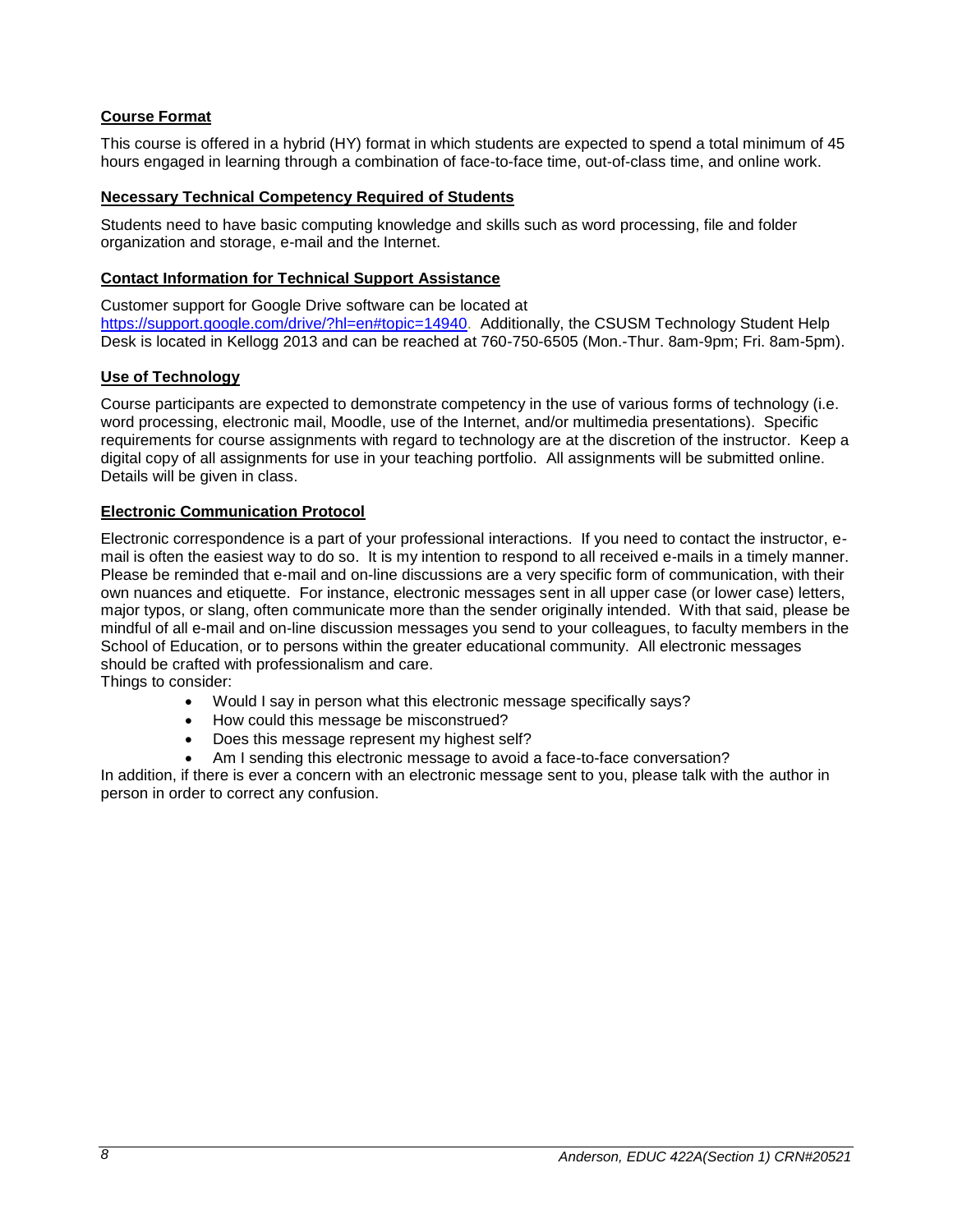# **COURSE REQUIREMENTS AND GRADED COURSE COMPONENTS**

### <span id="page-8-1"></span><span id="page-8-0"></span>**Assignments**

| <b>Assignment</b>                            | <b>Description</b>                                                                                                                                                                                                                                                                                                                        | <b>Pts</b> | <b>Due</b>                        |
|----------------------------------------------|-------------------------------------------------------------------------------------------------------------------------------------------------------------------------------------------------------------------------------------------------------------------------------------------------------------------------------------------|------------|-----------------------------------|
| Introduction<br>Forum                        | Post a self-introduction on the class discussion forum. Respond to<br>peers' postings. This is for community building.                                                                                                                                                                                                                    |            | Intro 2/12,<br>Comments<br>2/13   |
| Reading<br>Reflections &<br>Comments         | Reflect on course readings related to NETS and current issues in<br>educational technology; maintain professional blogs, contribute to<br>online discussions, and apply Netiquette in the process.                                                                                                                                        | 20         | Entries 2/17,<br>Comments<br>2/21 |
| Digital<br>Citizenship                       | Students explore issues concerning identity safety, cyber bullying,<br>20<br>cyber predators, piracy, copyright, fair use, and plagiarism. They will<br>become knowledgeable about digital citizenship featured in NETS.T.<br>Copyright Poster & Quiz Certificate (10 points)<br>a)<br>b)<br>Cyber Safety Glog Poster (10 points)         |            |                                   |
| Electronic<br>Grading                        | Students use an electronic grading program to create a professional<br>looking report and reflection on an individual student.                                                                                                                                                                                                            |            | 2/21                              |
| Information<br>Literacy &<br>Diigo           | Students organize and manage online resources for projects and<br>share with others by means of Diigo social bookmarks. The<br>assignment requires critical evaluation of educational web sites.                                                                                                                                          |            | 2/28                              |
| Google Drive<br>Collaboration                | Students use tools on Google Drive and collaborate on projects<br>based on educational topics, incorporating text, images, and<br>hyperlinks.<br>Google Doc Treasure Hunt (10 points)<br>a)<br>b)<br>Google Form Survey and Reflection (10 points)                                                                                        |            | 2/28                              |
| Attendance &<br>Professional<br>Dispositions | Teacher candidates are expected to have a positive disposition<br>toward teaching and learning. They should help each other and<br>create a positive classroom environment for everyone. This means<br>having a positive attitude in class, being on time and actively engaged<br>in discussions and activities both in class and online. | 10         | <b>NA</b>                         |

TOTAL POINTS POSSIBLE = 100

Detailed information is provided on Cougar Courses. Please note that modifications may occur at the discretion of the instructor. In addition to the assignments described above, performance assessment will be on student's cooperation and flexibility in response to unforeseen challenges and student's ability to perform tasks using a variety of technology tools.

# <span id="page-8-2"></span>**Final Exam Statement**

There will be no final exam for this course.

# <span id="page-8-3"></span>**Grading Standards**

Final grades are calculated on the standard of the percentages listed below based on a total of 100 possible points:

| A: 93% - 100%     | A-: 90% - 92% | B+: 87% - 89% | B: 83% - 86%  |
|-------------------|---------------|---------------|---------------|
| $B - 80\% - 82\%$ | C+: 77% - 79% | C: 73% - 76%  | C-: 70% - 72% |
| $D: 60\% - 69\%$  | F: below 60   |               |               |

All assignments, requirements, due dates and scoring rubrics will be available through Cougar Courses. You are responsible to track your grades and progress in the course. In order to successfully complete this course, all assignments must be completed at an acceptable level noted on assignment directions and rubrics.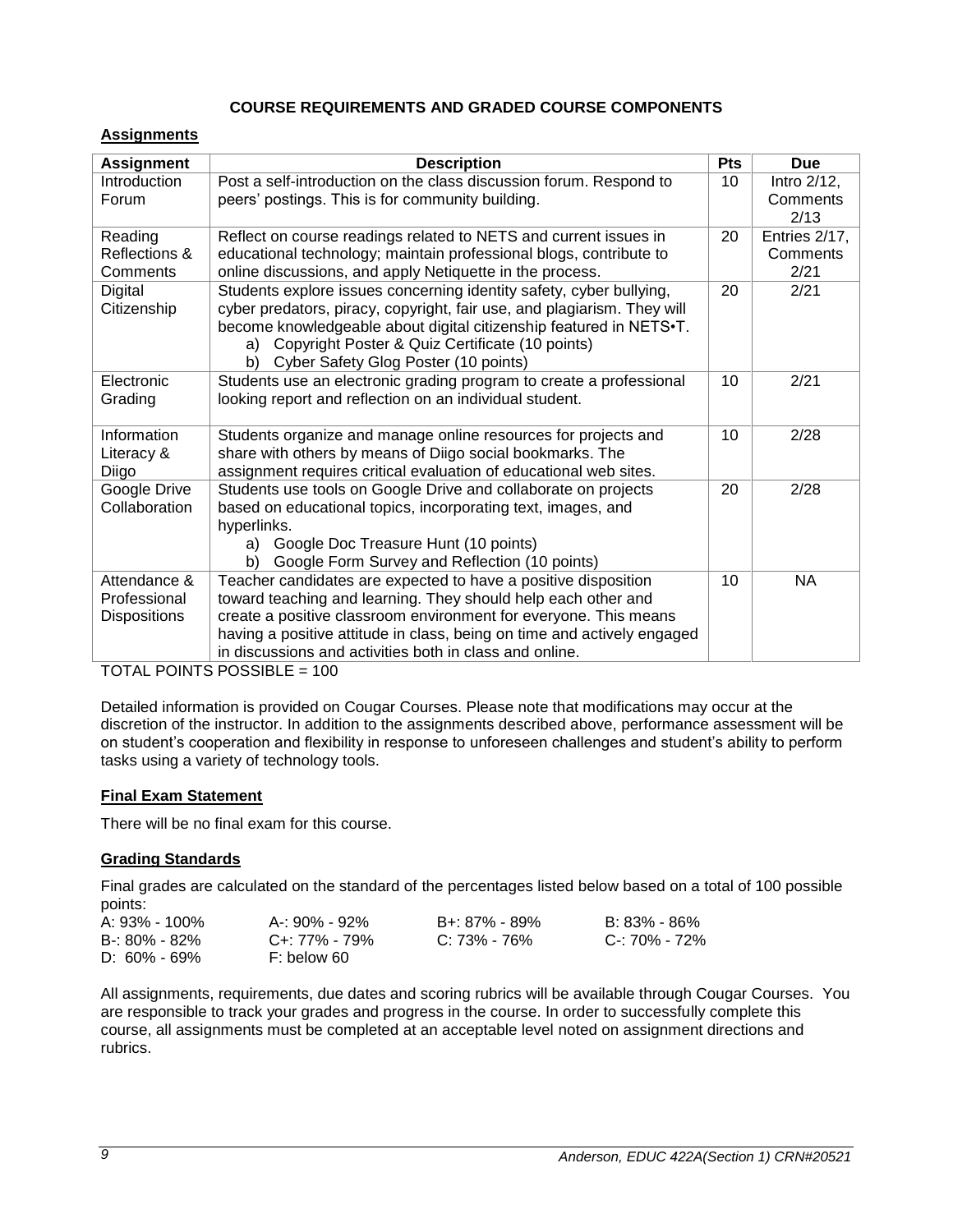# **Policy on Late/Missed Work**

**All assignments are due by 11:55 p.m. on the due date, unless specified otherwise.** Points will be deducted from late work as follows: -1 point one day late, -2 two days late, -3 three days late, and so on. After a week, no assignments will be accepted. If extraordinary circumstances occur, please contact the instructor immediately.

Failure to complete this course with a grade of C+ or higher will prohibit a teacher candidate from entering a teaching credential program.

#### <span id="page-9-0"></span>**Student Collaboration Policy**

Students will be required to work together on various assignments such as reading and responding to each other's blog posts, answering each other's digital surveys, and creating a digital treasure hunt. Each course participant should complete all work in an equitable manner.